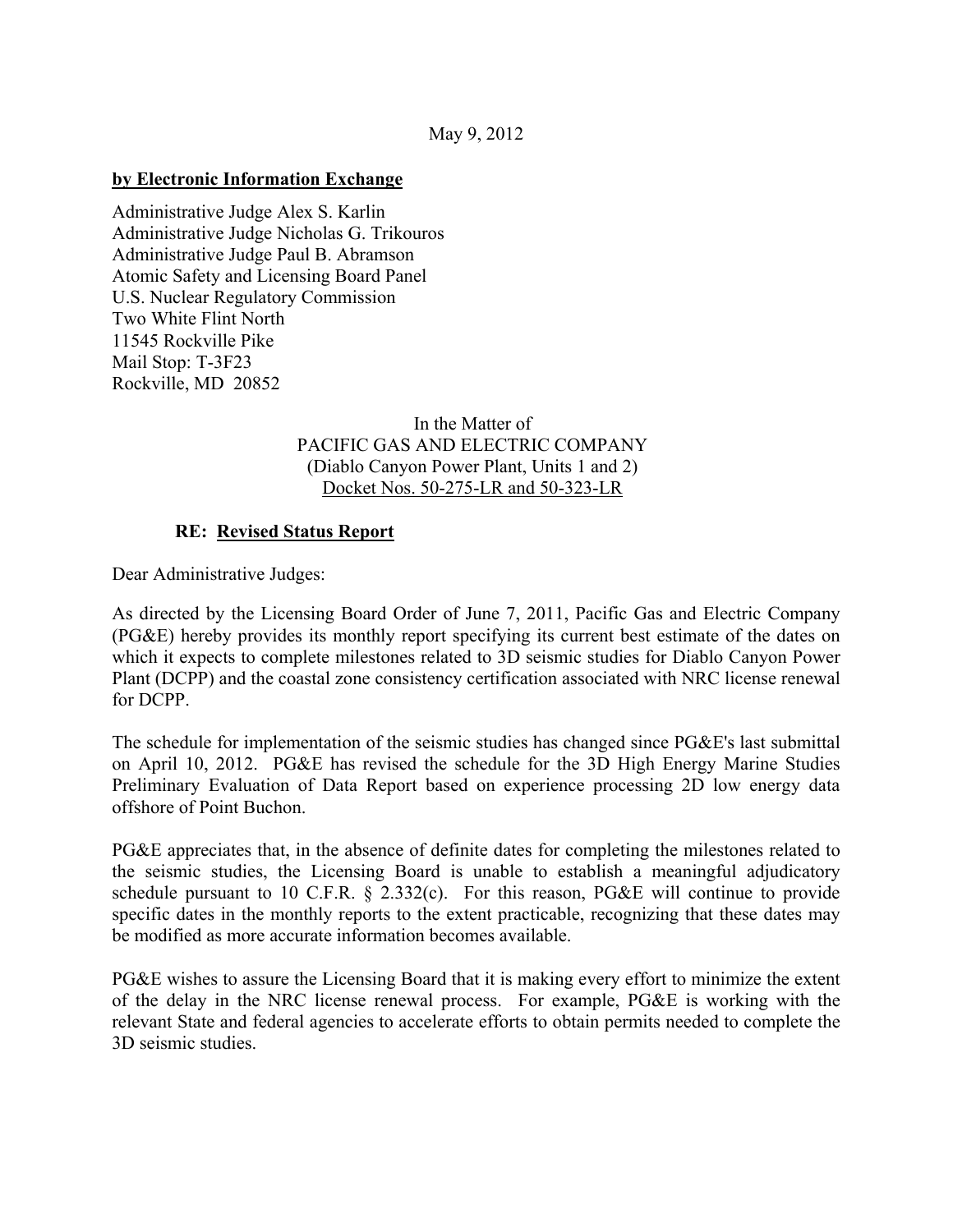While PG&E expects the seismic studies to be completed and a report issued no later than December 2015, any actual delay to this proceeding may be less than the 52 months referenced in the June 7, 2011 Order.

Executed in accord with 10 CFR 2.304(d),

 /s/ signed electronically by Jennifer K. Post Attorney Pacific Gas and Electric Company 77 Beale St., B30A San Francisco, CA 94105 (415) 973-9809 jennifer.post@pge.com

 /s/ signed electronically by David A. Repka Winston & Strawn LLP 1700 K Street, NW Washington, DC 20006 (202) 282-5726 drepka@winston.com

cc: Docket No. 50-275, OL-DPR-80 Docket No. 50-323, OL-DPR-82 Service List (via Electronic Information Exchange)